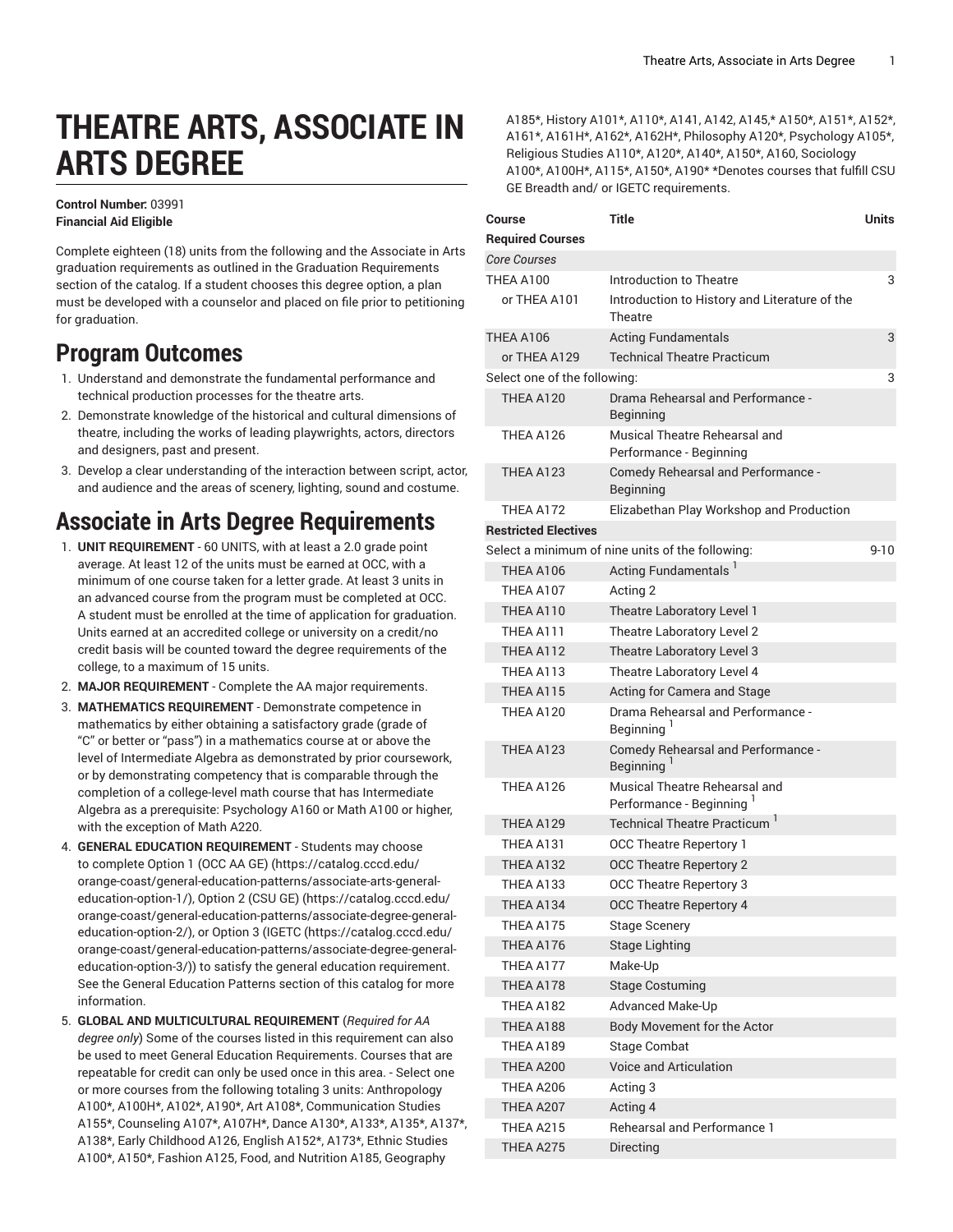| <b>Course</b>                                                | Title                     | <b>Units</b> |
|--------------------------------------------------------------|---------------------------|--------------|
| THEA A285                                                    | <b>Advanced Directing</b> |              |
| <b>Program Major Units</b>                                   |                           | 18-19        |
| AA General Education Option 1, 2, or 3                       |                           | Varies       |
| Transferable electives as needed to satisfy unit requirement |                           | Varies       |
| <b>Total Units</b>                                           |                           | 60           |

1 Courses taken as part of the core cannot be used to satisfy the unit requirement for this section.

These sequences at Orange Coast College are general course curriculum maps for students to finish all major and general education requirements for two-year completion of degrees, and/or fulfillment of transfer requirements. The course sequence may include course prerequisites and other placement requirements. **Students are advised to meet with an Orange Coast College Counselor to review course selections and sequences to ensure that completion of this program will meet a student's transfer and career goals.**

**Select one of the following tracks:**

# **Performance Track**

| Course                                                             | Title                                                                                                                                                                                                        | Units        |
|--------------------------------------------------------------------|--------------------------------------------------------------------------------------------------------------------------------------------------------------------------------------------------------------|--------------|
| Year 1                                                             |                                                                                                                                                                                                              |              |
| Semester 1                                                         |                                                                                                                                                                                                              |              |
| THEA A100<br>or THEA A101                                          | Introduction to Theatre<br>or Introduction to History and Literature of the Theatre                                                                                                                          | 3            |
| THEA A106                                                          | <b>Acting Fundamentals</b>                                                                                                                                                                                   | 3            |
| OCC AA GE AREA A1- CHOOSE ONE                                      |                                                                                                                                                                                                              | 3            |
| OCC AA GE AREA E1- CHOOSE ONE <sup>1</sup>                         |                                                                                                                                                                                                              | $0.5 - 4$    |
| Algebra 2 with a "C" or better)                                    | Select one of the following or satisfy Math competency (completion of High School                                                                                                                            | $3 - 4$      |
| <b>MATH A030</b>                                                   | Intermediate Algebra <sup>2</sup>                                                                                                                                                                            |              |
| or MATH A045                                                       | or Combined Elementary and Intermediate Algebra                                                                                                                                                              |              |
|                                                                    | Units                                                                                                                                                                                                        | $12.5 - 17$  |
| <b>Semester 2</b>                                                  |                                                                                                                                                                                                              |              |
| THEA A107                                                          | Acting 2                                                                                                                                                                                                     | 3            |
| THEA A120<br>or THEA A123<br>or THEA A126<br>or THEA A172          | Drama Rehearsal and Performance - Beginning<br>or Comedy Rehearsal and Performance - Beginning<br>or Musical Theatre Rehearsal and Performance -<br>Beginning<br>or Elizabethan Play Workshop and Production | 3            |
| OCC AA GE AREA A2- CHOOSE ONE 3                                    |                                                                                                                                                                                                              | $3 - 4$      |
| OCC AA GE AREA B- CHOOSE ONE                                       |                                                                                                                                                                                                              | 4-6          |
| ELECTIVE (DEGREE APPLICABLE)                                       |                                                                                                                                                                                                              | 3            |
|                                                                    | <b>Units</b>                                                                                                                                                                                                 | $16 - 19$    |
| Year <sub>2</sub><br>Semester 1                                    |                                                                                                                                                                                                              |              |
| THEA A206                                                          | Acting 3                                                                                                                                                                                                     | 3            |
| <b>HIST A170</b><br>or HIST A170H<br>or HIST A175<br>or HIST A175H | History of the United States to 1876<br>or History of the United States to 1876 Honors<br>or History of the United States Since 1876<br>or History of the United States Since 1876 Honors                    | 3            |
| OCC AA GE AREA D2- CHOOSE ONE                                      |                                                                                                                                                                                                              | 3            |
| ELECTIVE (DEGREE APPLICABLE)                                       |                                                                                                                                                                                                              | 3            |
| OCC AA GE AREA E2- CHOOSE ONE                                      |                                                                                                                                                                                                              | $\mathbf{1}$ |
|                                                                    | Units                                                                                                                                                                                                        | 13           |
| Semester 2                                                         |                                                                                                                                                                                                              |              |
| THEA A207                                                          | Acting 4                                                                                                                                                                                                     | 3            |
| PSCI A180<br>or PSCI A180H                                         | American Government<br>or American Government Honors                                                                                                                                                         | 3            |
| OCC AA GE AREA D3- CHOOSE ONE                                      |                                                                                                                                                                                                              | 3            |
| ELECTIVE (DEGREE APPLICABLE) <sup>4</sup>                          |                                                                                                                                                                                                              | 6.5          |

| Course                                                       | Title              | Units   |
|--------------------------------------------------------------|--------------------|---------|
| AA Global/Multicultural Requirement- CHOOSE ONE <sup>5</sup> |                    |         |
|                                                              | <b>Units</b>       | 18.5    |
|                                                              | <b>Total Units</b> | 60-67.5 |

- 1 OCC AA GE AREA E requires a minimum of 3 units to include one course from E1 and one course from E2
- <sup>2</sup> Math A030 or higher OR take 3-4 degree applicable elective units if math competency was met through completion of High School Algebra 2 with a "C" or better; \*100-level Math courses satisfy AA Math Requirement and OCC AA GE AREA A2
- 3 OCC AA GE AREA A2 - Required if 100-level MATH will not be taken to meet Math competency. If MATH A100 or higher will be taken, then needs to take 3-4 degree applicable elective units
- 4 VARIES TO REACH MINIMUM 60 DEGREE APPLICABLE UNITS
- 5 OCC AA Global/ Multicultural required if not already taken in other GE areas, refer to AA Graduation Requirement webpage

#### **Suggested Electives:**

THEA A120 Drama Rehearsal and Performance - Beginning

THEA A123 Comedy Rehearsal and Performance - Beginning

THEA A126 Musical Theatre Rehearsal and Performance - Beginning

THEA A177 Make-Up

### **In addition to Acting 2, 3, 4, the following classes are highly recommended for performance track:**

THEA A115 Acting for Camera and Stage

THEA A131 OCC Theatre Repertory 1

THEA A188 Body Movement for the Actor

THEA A189 Stage Combat

THEA A200 Voice and Articulation

THEA A275 Directing

# **Technical Track**

| Course                                                    | <b>Title</b>                                                                        | <b>Units</b> |
|-----------------------------------------------------------|-------------------------------------------------------------------------------------|--------------|
| Year 1                                                    |                                                                                     |              |
| Semester 1                                                |                                                                                     |              |
| THEA A100<br>or THEA A101                                 | Introduction to Theatre<br>or Introduction to History and Literature of the Theatre | 3            |
| THEA A110<br>or THEA A129                                 | Theatre Laboratory Level 1<br>or Technical Theatre Practicum                        | $2 - 3$      |
| OCC AA GE AREA A1- CHOOSE ONE                             |                                                                                     | 3            |
| OCC AA GE AREA E1- CHOOSE ONE <sup>1</sup>                |                                                                                     | $0.5 - 4$    |
| Algebra 2 with a "C" or better) <sup>2</sup>              | Select one of the following or satisfy Math competency (completion of High School   | $3 - 4$      |
| <b>MATH A030</b>                                          | Intermediate Algebra                                                                |              |
| or MATH A045                                              | or Combined Elementary and Intermediate Algebra                                     |              |
|                                                           | Units                                                                               | $11.5 - 17$  |
| Semester 2                                                |                                                                                     |              |
| CHOOSE ONE OF THE FOLLOWING:                              |                                                                                     | 3            |
| THEA A175<br>or THEA A176<br>or THEA A177<br>or THEA A178 | <b>Stage Scenery</b><br>or Stage Lighting<br>or Make-Up<br>or Stage Costuming       |              |
| OCC AA GE AREA A2- CHOOSE ONE 3                           |                                                                                     | $3 - 4$      |